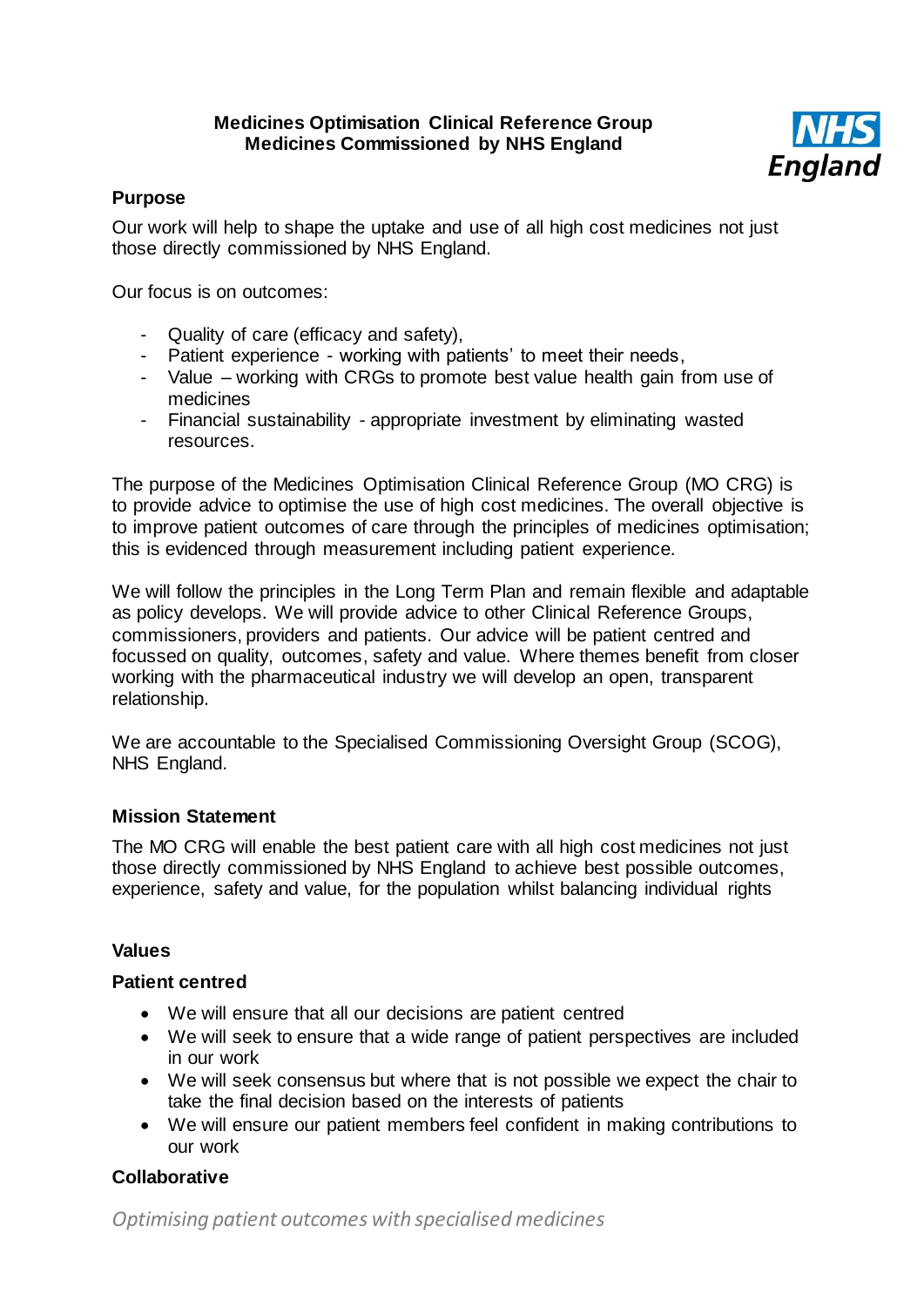- We will work openly and honestly, by creating an environment during our meetings where everyone feels able to contribute
- We commit to a shared ownership of actions
- We will facilitate everyone working to achieve the group's objectives

## **Fair**

• We will respect the views of all in the room and listen to contributions even when not directly affected

#### **Empowered**

- We will take full responsibility for the decisions made by the group
- We believe that decisions taken when we are not present still stand
- We will ensure the decisions made are actioned and delivered

## **Accountable**

• We will work through open, robust processes so that decision making is clear to all.

NHS values

• We will operate in accordance with the NHS Constitution

# **Role and Responsibilities**

In line with the values, all members commit to supporting the MO CRG activities. The role of the Group is to ensure the overall delivery of the MO CRG work programme through:

- Approving the Work Programme and timeframes
- Taking overall responsibility for the effective running of the work programme
- Providing visible leadership about MO CRG
- Linking with other CRGs
- A two way communication channel with colleagues
- Being cognisant of other relevant other programmes such as the Procurement and Efficiency Carter Programme, ABPI / NHSE Medicines Value Programme and IHW obligations
- Working with others leading on Medicines Optimisation, such as the Academic Health Science Network, GIRFT and RMOCs
- Working in alignment with the NHS strategic direction and policy documents such as the Long Term Plan

# **Work Programme 2019-2022**

- To collate and summarise key outcome measures of care with high cost medicines commissioned by both specialist and local commissioners for inclusion in benchmarks to drive forward quality improvement.
- Through the MO Cquin, provide a set of incentivisation principles to support NHS England commissioners and provider organisations in eliminating wasted resources associated with medicines procurement, preparation,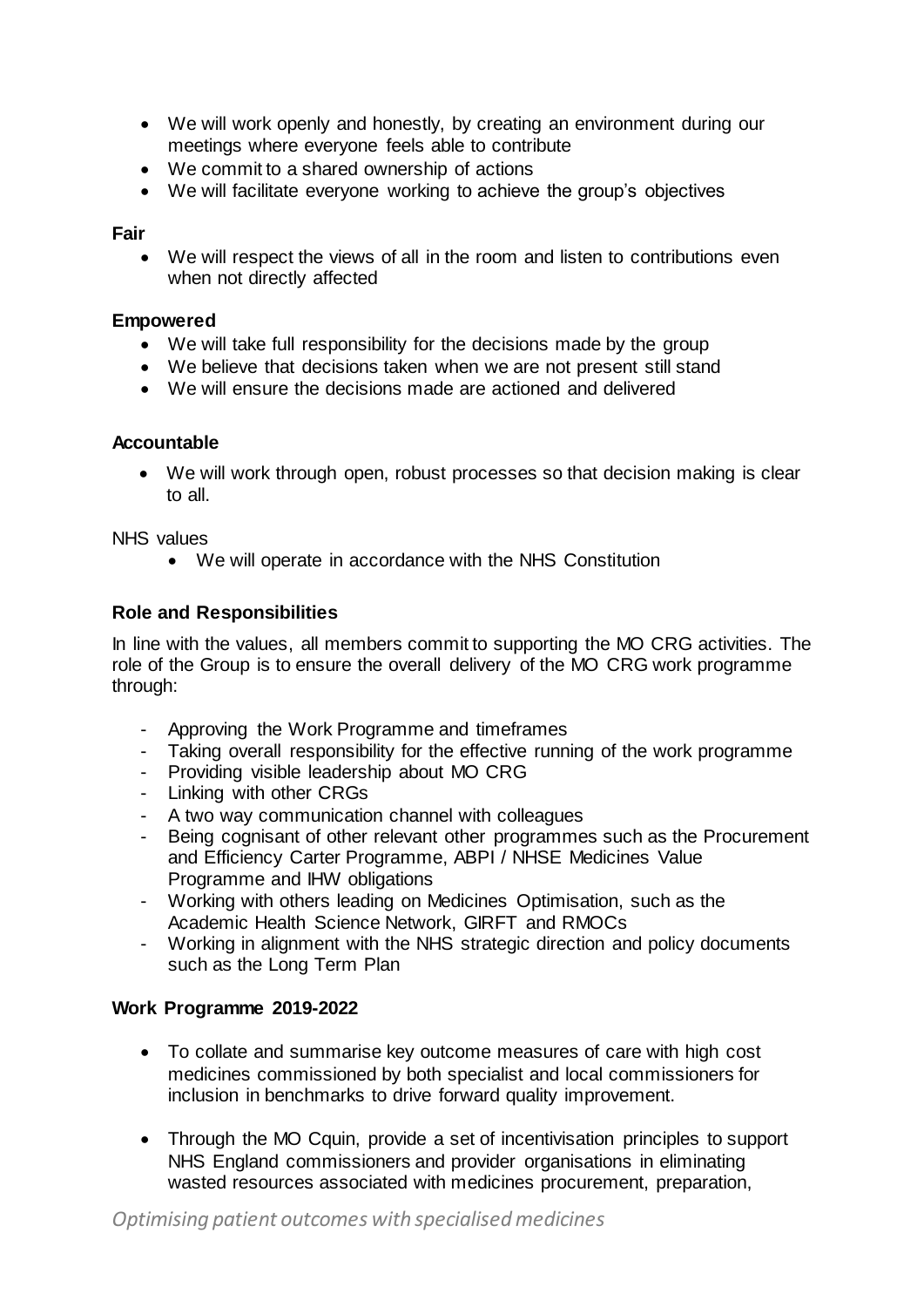prescribing and thus ensure best value use of medicines. Oversee the delivery of the MO Cquin and identify areas of improvement that may be supported by future Cauin funding.

• To engage with a network of pharmacists associated with CRGs, NHS England area teams and clinical commissioning pharmacists to enable their sharing of best practice with the aim of improving medicines optimisation and financial sustainability

Through the data presented in the Innovation Scorecard, the Model Hospital Dashboard, Blueteq and "Define, provide information and challenge to other CRGs to achieve greater consistency in use of medicines commissioned by NHS England across England.

- To reduce costs and waste with chemotherapy regimens by:
	- standardising the payment for supportive therapies,
	- standardising the payment for chemotherapy provision from a pharmacy
	- proposing a national approach to chemotherapy dose banding.
- To review the financial success of such initiatives to publish a set of principles concerning the presentation of specialised medicines to enable patients to best manage their own care with efficient use of NHS facilities and resources and to explore options for applying to other treatments.
- To support the National Aseptic Transformation review through oversight and leadership of key recommendations relating to standardisation of products.
- To maintain overview on the list of medicines commissioned directly by NHS England, and where possible encourage uptake of relevant products into tariff
- To define a minimum provider / commissioner data set on medicines costs and savings to achieve transparency on product pricing
- In collaboration with procurement colleagues to explore alternative pricing models to incentivise the uptake of cost effective high cost medicines
- To develop an innovation portfolio, sharing good practice and identify initiatives for potential national roll out.
- Lead initiatives to improve the value for money of commissioned specialised services, recommending decommissioning in areas of potential inefficiency or waste and identifying areas where clinical collaboration may generate savings.
- Provide expert input and oversight into future key innovations including the use of ATMPs and the future priorities of the Accelerated Access Collaborative.